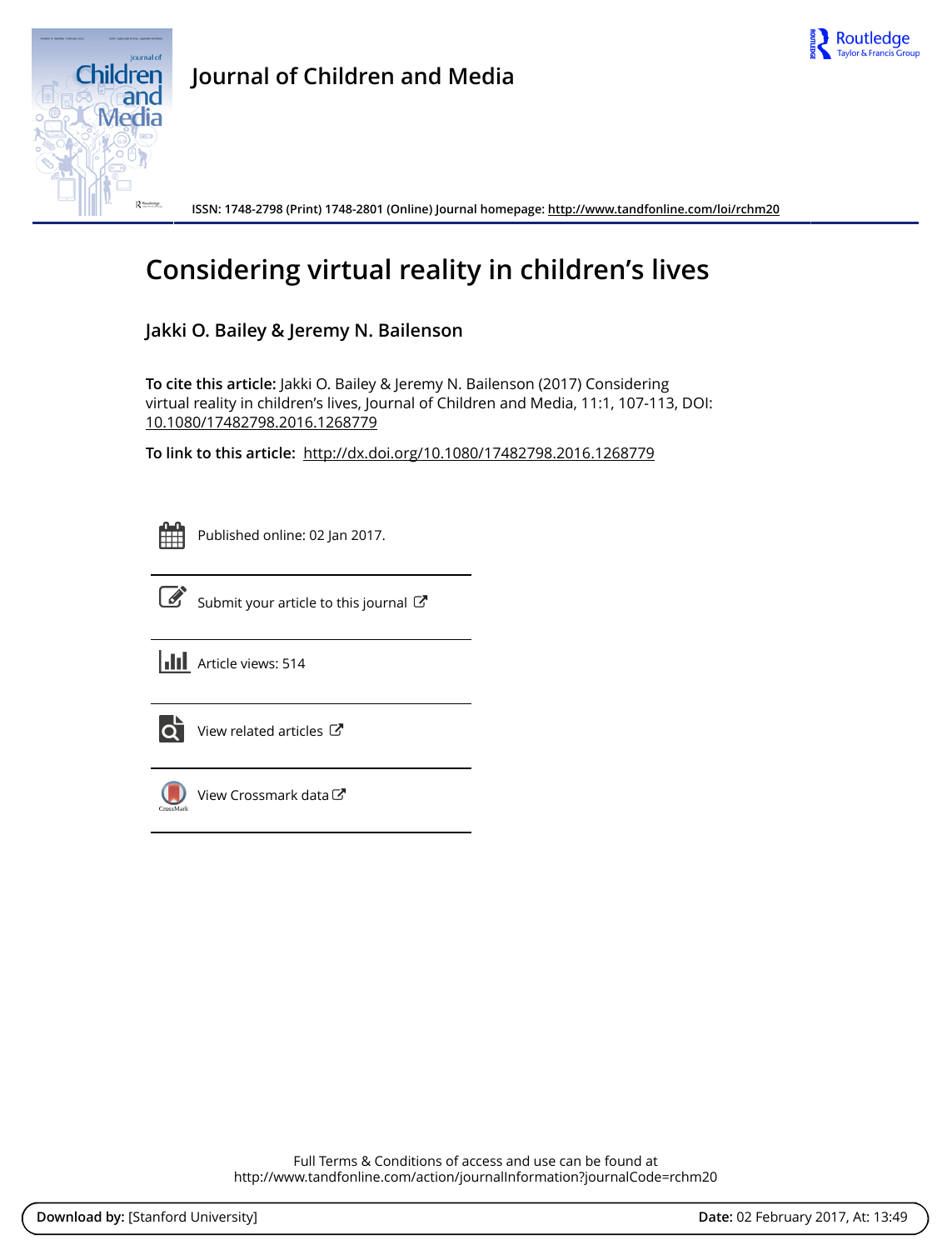<span id="page-1-10"></span><span id="page-1-6"></span><span id="page-1-4"></span><span id="page-1-3"></span><span id="page-1-2"></span><span id="page-1-1"></span>Routledge Taylor & Francis Group

### **COMMENTARY**

## **Considering virtual reality in children's lives**

Jakki O. Bailey and Jeremy N. Bailenson

Department of Communication, Stanford University, Stanford, CA, USA

KEYWORDS Virtual reality; children; head-mounted display; virtual environment; immersive technology; virtual embodiment; virtual doppleganger; immersive VR; avatars

<span id="page-1-8"></span><span id="page-1-7"></span>Companies are investing billions of dollars into creating virtual reality (VR) hardware and content, and millions of people have already gained access to VR technology (Solomon, [2014](#page-7-0); Somaiya, [2015](#page-7-1); Wohlsen, [2015](#page-7-2)). For instance, on 8 November 2015, the New York Times sent a basic and inexpensive VR headset to millions of its Sunday newspaper subscribers. In Sweden, McDonald's restaurants have sold kids' meals in boxes that can be transformed into VR "Happy Goggles" featuring McDonald's-branded games (Harwell, [2016](#page-6-0)). Market research firms expect 14 million VR devices to be sold worldwide this year (Harwell, [2016\)](#page-6-0). With the public gaining access to VR at faster rates than ever before, children are increasingly likely to use this technology in their daily lives.

<span id="page-1-9"></span><span id="page-1-5"></span><span id="page-1-0"></span>Immersive VR experiences have been shown to powerfully affect adults' thoughts, behaviors, and attitudes, but little is known about VR's effects among children. The research that exists on VR and children has been related to its use in clinical or medical settings for pain distraction (Shahrbanian et al., [2012](#page-6-1)), for assessing ADHD and Autism Spectrum Disorder (Bellani, Fornasari, Chittaro, & Brambilla, [2011](#page-5-0); Pollak et al., [2009\)](#page-6-2), and for education such as teaching life skills for hearing-impaired or deaf children (Vogel, Bowers, Meehan, Hoeft, & Bradley, [2004\)](#page-7-3). In non-medical settings, VR has been used for a variety of purposes such as implementing an anti-smoking intervention for teens (Nemire, Beil, & Swan, [1999\)](#page-6-3), and measuring children's crosswalk behaviors (Simpson, Johnston, & Richardson, [2003](#page-6-4)). Among VR studies that include any child under the age of 18, little research has examined the psychological influence of VR on human development. Segovia and Bailenson [\(2009\)](#page-6-5) conducted one of the few studies testing the psychological effects of immersive VR by examining the technology's influence on children's memories.

In this article, we define immersive VR and discuss how some of its unique affordances relate to child development. We discuss how virtual embodiment (i.e., children's avatars), interactions with socially responsive virtual characters, and the setting of the virtual scenarios could influence children and youth's lives. In addition, we present potential areas for future research.

Immersive VR technology blocks out the physical world and provides rich sensory feedback that utilizes sight, sound, touch, and smell (with sight and sound most commonly used).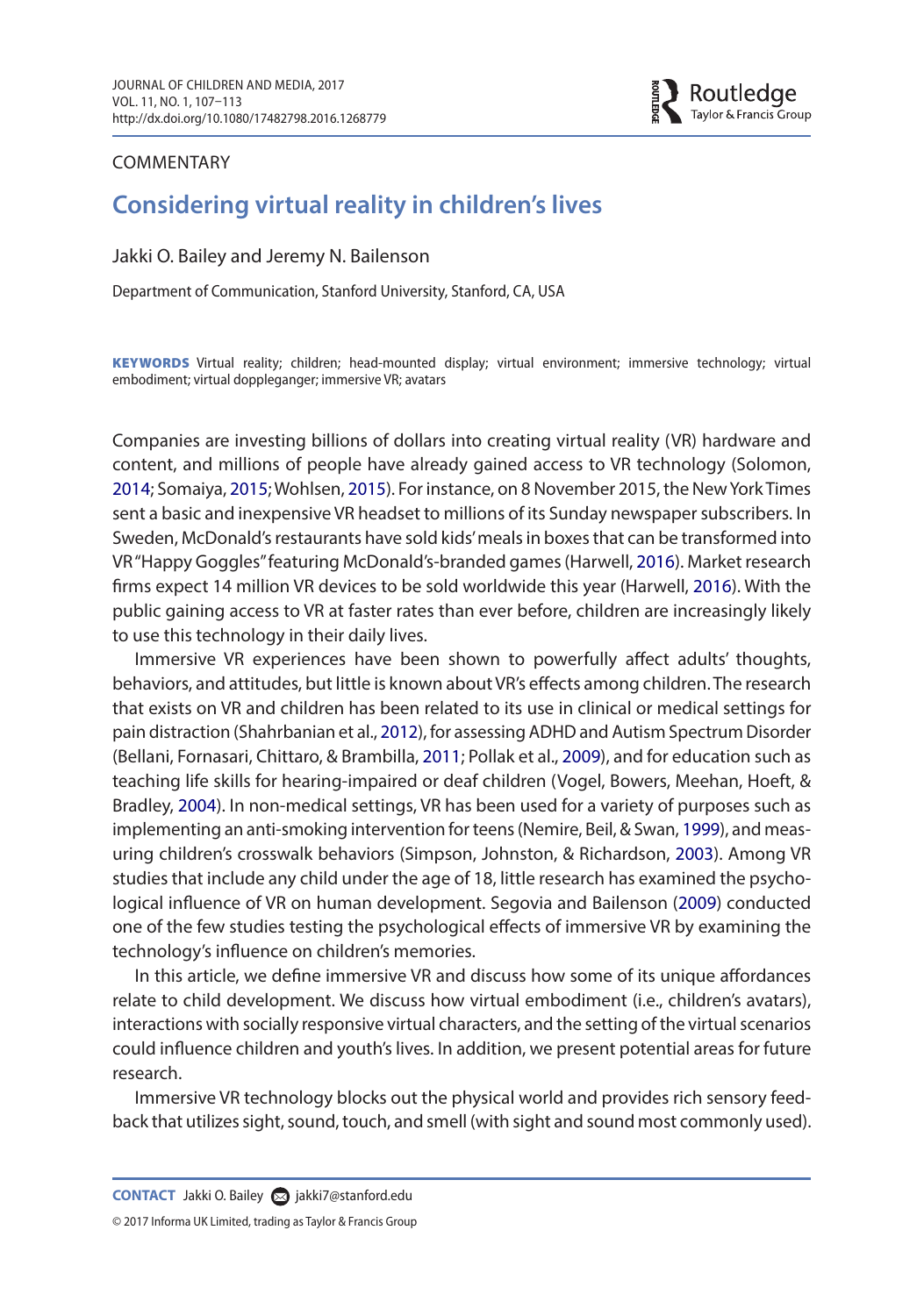<span id="page-2-8"></span><span id="page-2-3"></span><span id="page-2-1"></span>From a psychological standpoint, VR is the feeling of non-mediation; the sensation that there is no technology between the user and his or her sensory experience (Blascovich & Bailenson, [2011;](#page-5-1) Lombard & Ditton, [1997](#page-6-6); Steuer, [1992](#page-7-4)). VR tracks users' movements and the virtual environment changes according to those movements. A virtual reality headset, called a head-mounted display (HMD), is one type of hardware that can create immersive virtual environments that feel extremely real (i.e., having a wide field of view; Cummings & Bailenson, [2016](#page-5-2)). Through an HMD, users experience three-dimensional views of a virtual environment, and feel as if they are embedded in the media content.

<span id="page-2-6"></span><span id="page-2-5"></span><span id="page-2-4"></span><span id="page-2-2"></span><span id="page-2-0"></span>Users are represented in VR through their avatars, digital representations that they control in real time. Using an HMD, children can look down from a first-person point of view to see their bodies as any race, gender, age, or even organism. VR users treat their avatars as if they were their real bodies (Maister, Slater, Sanchez-Vives, & Tsakiris, [2015](#page-6-7)), which then influences their psychology, physiology, and perceptions (Banakou, Groten, & Slater, [2013](#page-5-3); Moseley et al., [2008;](#page-6-8) Peck, Seinfeld, Aglioti, & Slater, [2013;](#page-6-9) Salomon, Lim, Pfeiffer, Gassert, & Blanke, [2013](#page-6-10)). Embodiment in VR may be particularly compelling compared to less immersive mediums, because children can control their avatar with their body movements, and the view of their physical body is replaced with their virtual body. This has implications for the way that children and youth experience health and social interventions.

<span id="page-2-9"></span><span id="page-2-7"></span>From a health perspective, virtual embodiment can help facilitate children's physical rehabilitation. VR could increase children's self-efficacy and adherence to their exercises by having their virtual bodies appear to move more fluidly than their physical bodies. Won et al. ([2015](#page-7-5)) tested this idea using VR to treat complex regional pain syndrome among pediatric patients. Children completed a target-hitting task in VR using three types of virtual embodiment: (1) their avatar's body movements were similar to their own, (2) their avatar's limbs had increased flexibility, and (3) the control of their avatar's limbs was switched (i.e., using arm movements in the physical world to control their avatar's legs). The results of this case study showed the potential for VR as an engaging rehabilitation tool. Future research could examine the effects that novel embodiment has on improving children's long-term health and care.

Children and youth can take on different roles in VR as a form of social intervention. VR could be used to help with social skills training with children with Autism Spectrum Disorder by allowing them to practice verbal and non-verbal behaviors (Bellani et al., [2011\)](#page-5-0). Virtual embodiment could be used for empathy training by allowing youth and children to take on the role of a different race, gender, nationality, or social class, and to live a day in the life of that person. Research with adults has shown that VR can reduce implicit race bias when users embody an avatar of a different race (Peck et al., [2013\)](#page-6-9). In addition, VR can also act as a safe environment for individuals to practice their social cognition skills without major social repercussions. For instance, adolescents and teens could practice how to effectively intervene when another child is being bullied without having to worry about being a victim of physical or verbal abuse if they choose an action that escalates the situation.

Virtual embodiment can also occur through a third-person perspective. Children can see a photorealistic version of themselves be controlled by a computer algorithm. They can see themselves perform actions that they've never engaged in. These types of representations are known as virtual doppelgangers (Blascovich & Bailenson, [2011\)](#page-5-1). A virtual doppelganger is different than an avatar because a computer controls the digital representation in real-time as opposed the child's actions. Seeing the actions of a virtual doppelganger can have powerful effects on real world behaviors. Among young adults, virtual doppelgangers have been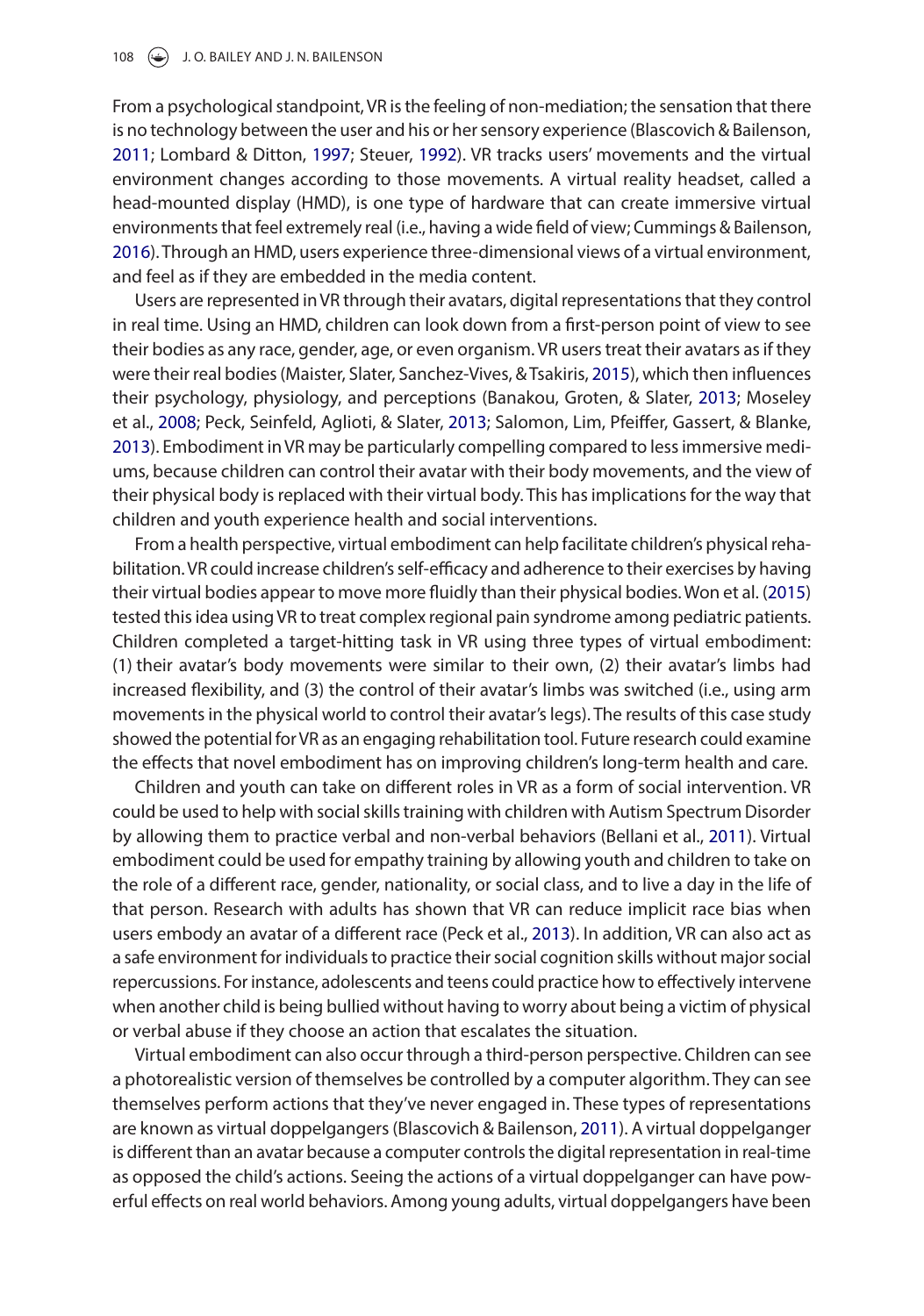<span id="page-3-10"></span><span id="page-3-9"></span>shown to influence their exercise and eating habits (Fox & Bailenson, [2009;](#page-6-11) Fox, Bailenson, & Binney, [2009\)](#page-6-12), increase their likelihood to financially invest in their future (Hershfield et al., [2011](#page-6-13)), and affect the type of products that they prefer (Ahn & Bailenson, [2011](#page-5-4)).

<span id="page-3-12"></span><span id="page-3-11"></span><span id="page-3-8"></span><span id="page-3-0"></span>Currently, only one study has examined the effect of virtual doppelgangers with children in immersive VR. The results of a study by Segovia and Bailenson [\(2009\)](#page-6-5) showed that when young elementary school children saw their virtual doppelganger swimming with orca whales they confused it as happening in real life. Although past research with television has shown that by the age of five, children tend to distinguish fantasy from reality (Flavell, Flavell, Green, & Korfmacher, [1990;](#page-6-14) Richert, Robb, & Smith, [2011\)](#page-6-15), immersive VR may make it more challenging for children to distinguish fiction from reality. VR creates the illusion of being surrounded by the content, which can blur the lines between real life and the virtual world. Future research will need to investigate why and how this type of virtual embodiment affects children and what ages are particularly susceptible to this type of experience.

<span id="page-3-7"></span><span id="page-3-6"></span><span id="page-3-2"></span>Children will likely use their avatars to interact with other virtual or media characters. Media characters that are embodied and socially response have been shown to increase children's trust and facilitate learning (Anderson et al., [2000](#page-5-5); Brunick, Putnam, McGarry, Richards, & Calvert, [2016](#page-5-6); Calvert & Richards, [2014](#page-5-7)). VR could enhance learning, by incorporating virtual teachers that change dynamically to the needs of the student (e.g., Bailenson et al., [2008](#page-5-8)). For instance, a virtual teacher could pause a class lesson for a child that needs additional help, but through the viewpoint of the rest of class, continue on with the lesson.

<span id="page-3-4"></span>In immersive VR, users feel as if they are sharing the same physical space with virtual characters, making the characters' non-verbal cues very salient. These non-verbal cues (e.g., eye contact) could unconsciously influence children's attitudes and behaviors. In addition, computer algorithms in VR could easily track children's movements and have virtual characters use that information in their actions. For example, virtual characters in VR are seen as more persuasive when they subtly mimic the head movements of an adult (Bailenson, Beall, Loomis, Blascovich, & Turk, [2004\)](#page-5-9).

<span id="page-3-3"></span><span id="page-3-1"></span>In addition to children's avatars and other virtual characters, children can experience a multitude of environments through VR. By altering the social context, immersive VR provides great opportunities for creating engaging learning environments and assessing children's behaviors. A virtual classroom can be more than chairs, desks, and a teacher. For instance, middle school students have used VR to learn about the social behaviors of gorillas by visiting a virtual zoo, and embodying a young gorilla (Allison & Hodges, [2000\)](#page-5-10). Children can learn by interacting with their content through virtual field trips. Immersive VR can place children in a different country or historical period and allow them to experience the sights and sounds of that community. Virtual field trips would provide students with a more affordable way to learn about the world.

<span id="page-3-5"></span>VR can also collect thousands of data points about children's behaviors while they use the technology. The tracking technology of VR measures users' body movements, and this data can be used to provide insight on children's psychology. For example, VR has been used in several studies to diagnosis children with ADHD by measuring their attentional focus (e.g., Bioulac et al., [2012](#page-5-11)). In Bioulac et al. ([2012](#page-5-11)), children were placed in a virtual classroom with distractions, while the HMD they wore tracked where they looked at any given moment; researchers shared the viewpoint of each child. By altering the social context, researchers gained a better understanding of how children with ADHD experience classrooms.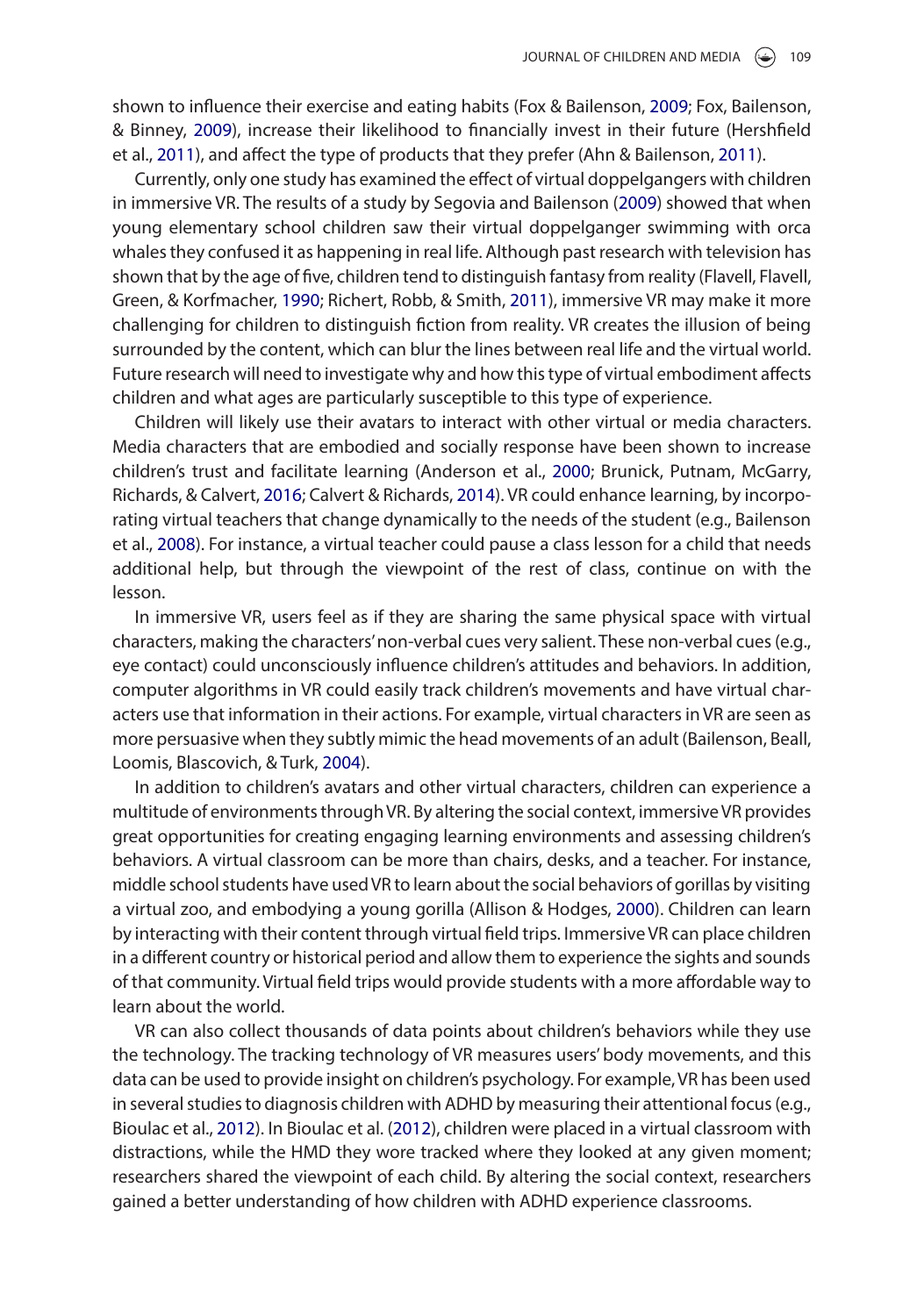<span id="page-4-8"></span><span id="page-4-5"></span><span id="page-4-4"></span><span id="page-4-0"></span>When users enter immersive virtual environments, they are often psychologically transported to that location. The research with VR as a pain distraction tool provides evidence that VR has unique abilities that make virtual content seem real to children. Immersive VR has been shown to reduce children's physical and emotional pain during cancer treatments (e.g., Gershon, Zimand, Pickering, Rothbaum, & Hodges, [2004\)](#page-6-16), wound care (e.g., Hoffman et al., [2008](#page-6-17); van Twillert, Bremer, & Faber, [2007\)](#page-7-6), and dental procedures (Aminabadi, Erfanparast, Sohrabi, Oskouei, & Naghili, [2012](#page-5-12)). In these specific virtual environments, typically children do not see a virtual body, putting less emphasis on the body and possible pain it could feel. VR pulls children's minds away from the physical world to focus on the virtual environment itself. By being psychologically transported to an immersive VR environment, children can escape the pain that they would usually experience. Even with little to no interactivity, immersive VR has been effective in reducing children's and youth's reported levels of pain (e.g., Dahlquist et al., [2007;](#page-5-13) Law et al., [2011](#page-6-18)) suggesting that technological immersion has special attributes.

<span id="page-4-6"></span><span id="page-4-1"></span>Currently, no research has examined how distraction in immersive VR influences children in non-medical settings. It is unclear what benefits or risks are related to children being mentally pulled into an immersive virtual environment in their daily lives. It could be that it is particularly challenging for children to stop using immersive virtual environments or for them to remember where they are located in the physical world because the VR content is highly engaging.

<span id="page-4-7"></span><span id="page-4-3"></span><span id="page-4-2"></span>The ability of VR to psychologically transport children could vary based on the child's age. The more salient a symbol or digital representation, the harder it is for young children to understand that it stands for something else (DeLoache, [2000](#page-5-14), [2004](#page-5-15); Troseth & DeLoache, [1998](#page-7-7)). VR may provide a sensory-rich experience that could be particularly challenging for some children to ignore. Future research will need to examine how the saliency of immersive virtual environments relates to when certain cognitive abilities develop.

Using virtual embodiment, socially responsive virtual characters, and engaging virtual environments, immersive VR has the potential to transform children's health, educational, and entertainment interactions. Research with adults has shown that people respond to immersive VR content as if it were real, and that VR influences how they think and behave. While there are some research studies that examine VR among child populations – primarily from a medical perspective – there are still many unanswered questions about immersive VR's influence on children's development. VR can act as a powerful tool that creates compelling experiences. How we choose to use this tool can determine how effective VR could be at enhancing children's lives.

### **Disclosure statement**

No potential conflict of interest was reported by the authors.

#### **Notes on contributors**

*Jakki O. Bailey* is a doctoral student in Stanford University's Communication department. She examines the ways that immersive virtual reality (VR) influences how people think, behave, and socialize. Her current work investigates immersive VR's influence on children's cognitive skills, social interactions, and pro-social behaviors.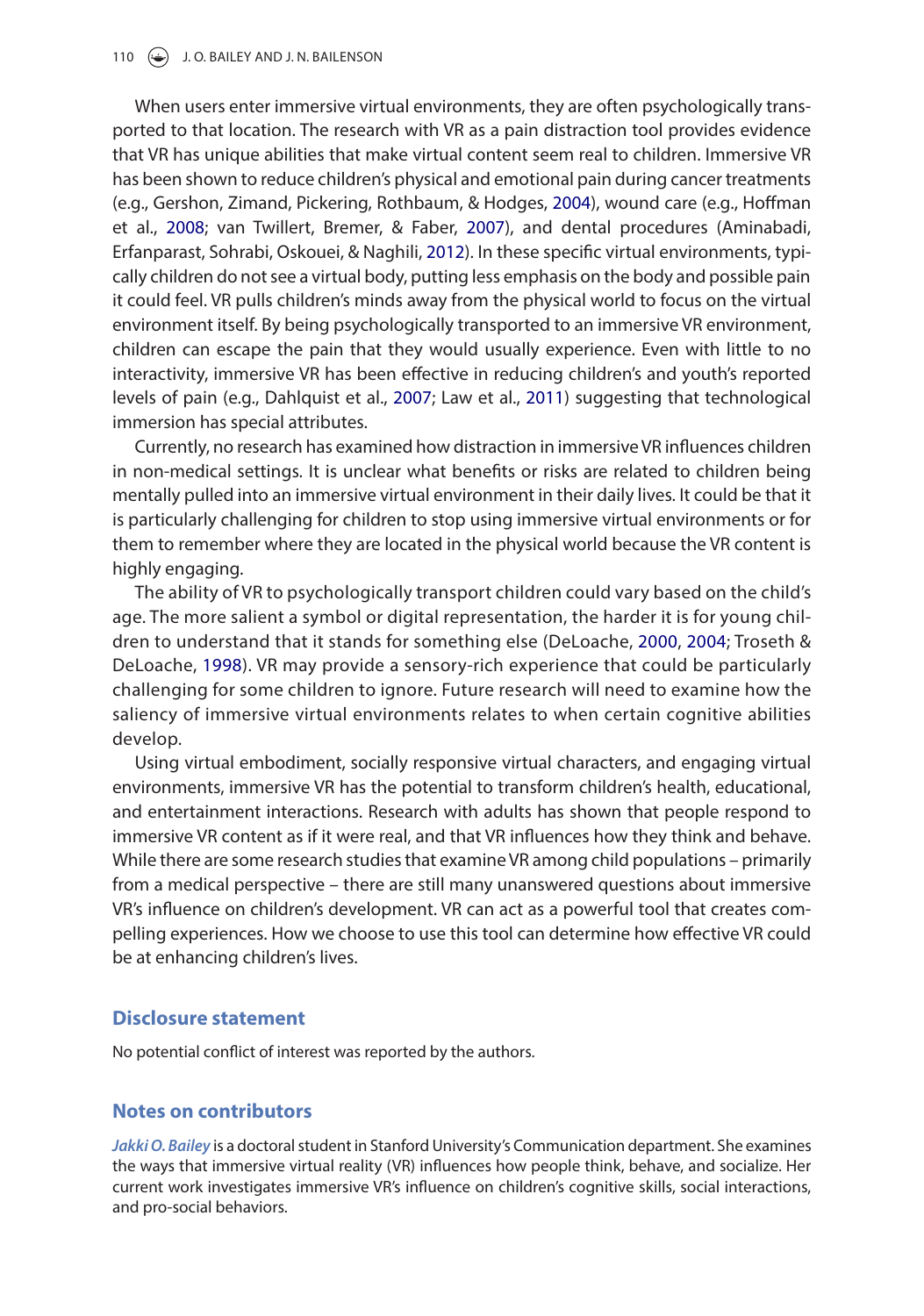*Jeremy N. Bailenson*, Thomas More Storke Professor in the Department of Communication, is the founding director of Stanford University's Virtual Human Interaction Lab. His research studies the psychology of Virtual Reality (VR), in particular, how virtual experiences lead to changes in perceptions of self and others. His lab builds and studies systems that allow people to meet in virtual space, and explores the changes in the nature of social interaction. His most recent research focuses on how VR can transform education, environmental conservation, empathy, and health.

### **References**

- <span id="page-5-4"></span>Ahn, S. J., & Bailenson, J. N. ([2011](#page-3-0)). Self-endorsing versus other-endorsing in virtual environments. *Journal of Advertising, 40*, 93–106. doi[:10.2753/JOA0091-3367400207](http://dx.doi.org/10.2753/JOA0091-3367400207)
- <span id="page-5-10"></span>Allison, D., & Hodges, L. F. [\(2000\)](#page-3-1). Virtual reality for education? *Presented at the Proceedings of the ACM symposium on virtual reality software and technology* (pp. 160–165). New York, NY: ACM. doi:[10.1145/502390.502420](http://dx.doi.org/10.1145/502390.502420)
- <span id="page-5-12"></span>Aminabadi, N. A., Erfanparast, L., Sohrabi, A., Oskouei, S. G., & Naghili, A. ([2012](#page-4-0)). The impact of virtual reality distraction on pain and anxiety during dental treatment in 4–6 year-old children: A randomized controlled clinical trial. *Journal of Dental Research, Dental Clinics, Dental Prospects, 6*, 117–124.
- <span id="page-5-5"></span>Anderson, D. R., Bryant, J., Wilder, A., Santomero, A., Williams, M., & Crawley, A. M. ([2000](#page-3-2)). Researching blue's clues: Viewing behavior and impact. *Media Psychology, 2*, 179–194. doi:[10.1207/](http://dx.doi.org/10.1207/S1532785XMEP0202_4) [S1532785XMEP0202\\_4](http://dx.doi.org/10.1207/S1532785XMEP0202_4)
- <span id="page-5-9"></span>Bailenson, J. N., Beall, A. C., Loomis, J., Blascovich, J., & Turk, M. ([2004\)](#page-3-3). Transformed social interaction: Decoupling representation from behavior and form in collaborative virtual environments. *Presence: Teleoperators and Virtual Environments, 13*, 428–441. doi[:10.1162/1054746041944803](http://dx.doi.org/10.1162/1054746041944803)
- <span id="page-5-8"></span>Bailenson, J. N., Yee, N., Blascovich, J., Beall, A. C., Lundblad, N., & Jin, M. ([2008](#page-3-4)). The use of immersive virtual reality in the learning sciences: Digital transformations of teachers, students, and social context. *Journal of the Learning Sciences, 17*, 102–141. doi[:10.1080/10508400701793141](http://dx.doi.org/10.1080/10508400701793141)
- <span id="page-5-3"></span>Banakou, D., Groten, R., & Slater, M. [\(2013\)](#page-2-0). Illusory ownership of a virtual child body causes overestimation of object sizes and implicit attitude changes. *Proceedings of the National Academy of Sciences, 110*, 12846–12851. doi[:10.1073/pnas.1306779110](http://dx.doi.org/10.1073/pnas.1306779110)
- <span id="page-5-0"></span>Bellani, M., Fornasari, L., Chittaro, L., & Brambilla, P. [\(2011\)](#page-1-0). Virtual reality in autism: State of the art. *Epidemiology and Psychiatric Sciences, 20*, 235–238. doi:[10.1017/S2045796011000448](http://dx.doi.org/10.1017/S2045796011000448)
- <span id="page-5-11"></span>Bioulac, S., Lallemand, S., Rizzo, A., Philip, P., Fabrigoule, C., & Bouvard, M. P. [\(2012\)](#page-3-5). Impact of time on task on ADHD patient's performances in a virtual classroom. *European Journal of Paediatric Neurology, 16*, 514–521. doi:[10.1016/j.ejpn.2012.01.006](http://dx.doi.org/10.1016/j.ejpn.2012.01.006)
- <span id="page-5-1"></span>Blascovich, J., & Bailenson, J. [\(2011\)](#page-2-1). *Infinite reality: Avatars, eternal life, new worlds, and the dawn of the virtual revolution*. New York, NY: William Morrow.
- <span id="page-5-6"></span>Brunick, K. L., Putnam, M. M., McGarry, L. E., Richards, M. N., & Calvert, S. L. ([2016](#page-3-6)). Children's future parasocial relationships with media characters: The age of intelligent characters. *Journal of Children and Media, 10*, 181–190. doi:[10.1080/17482798.2015.1127839](http://dx.doi.org/10.1080/17482798.2015.1127839)
- <span id="page-5-7"></span>Calvert, S. L., & Richards, M. N. ([2014](#page-3-7)). Children's parasocial relationships. In A. B. Jordan & D. Romer (Eds.), *Media and the well-being of children and adolescents* (pp. 187–200). New York, NY: Oxford University Press.
- <span id="page-5-2"></span>Cummings, J. J., & Bailenson, J. N. [\(2016\)](#page-2-2). How immersive is enough? A meta-analysis of the effect of immersive technology on user presence. *Media Psychology, 19*, 272–309. doi[:10.1080/15213269.2](http://dx.doi.org/10.1080/15213269.2015.1015740) [015.1015740](http://dx.doi.org/10.1080/15213269.2015.1015740)
- <span id="page-5-13"></span>Dahlquist, L. M., McKenna, K. D., Jones, K. K., Dillinger, L., Weiss, K. E., & Ackerman, C. S. [\(2007\)](#page-4-1). Active and passive distraction using a head-mounted display helmet: Effects on cold pressor pain in children. *Health Psychology, 26*, 794–801. doi:[10.1037/0278-6133.26.6.794](http://dx.doi.org/10.1037/0278-6133.26.6.794)
- <span id="page-5-14"></span>DeLoache, J. S. ([2000\)](#page-4-2). Dual representation and young children's use of scale models. *Child Development, 71*, 329–338. doi:[10.1111/1467-8624.00148](http://dx.doi.org/10.1111/1467-8624.00148)
- <span id="page-5-15"></span>DeLoache, J. S. [\(2004\)](#page-4-3). Becoming symbol-minded. *Trends in Cognitive Sciences, 8*, 66–70. doi:[10.1016/j.](http://dx.doi.org/10.1016/j.tics.2003.12.004) [tics.2003.12.004](http://dx.doi.org/10.1016/j.tics.2003.12.004)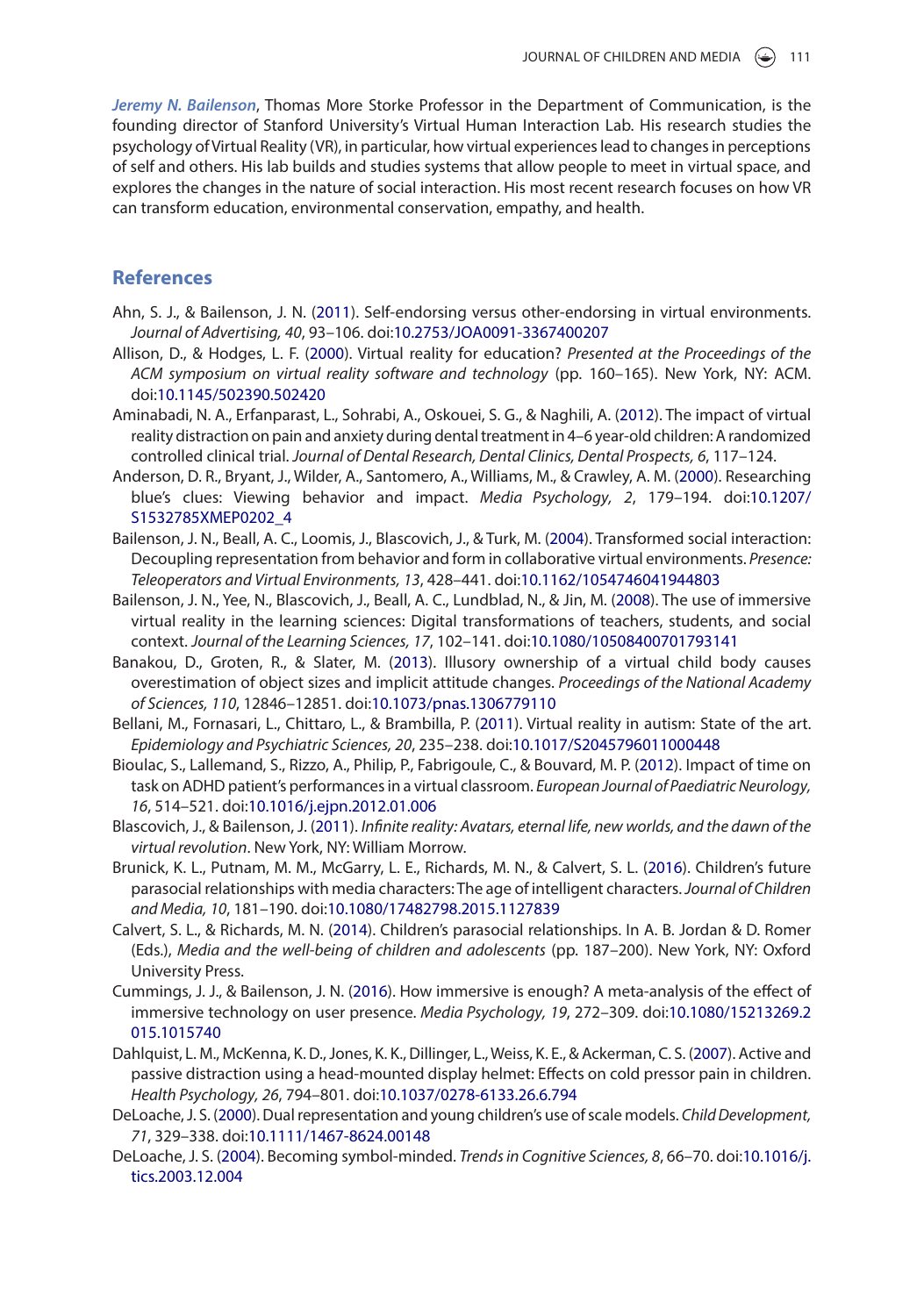- <span id="page-6-14"></span>Flavell, J. H., Flavell, E. R., Green, F. L., & Korfmacher, J. E. [\(1990\)](#page-3-8). Do young children think of television images as pictures or real objects? *Journal of Broadcasting & Electronic Media, 34*, 399–419. doi:[10.1080/08838159009386752](http://dx.doi.org/10.1080/08838159009386752)
- <span id="page-6-11"></span>Fox, J., & Bailenson, J. N. [\(2009\)](#page-3-9). Virtual self-modeling: The effects of vicarious reinforcement and identification on exercise behaviors. *Media Psychology, 12*(1), 1–25. doi[:10.1080/15213260802669474](http://dx.doi.org/10.1080/15213260802669474)
- <span id="page-6-12"></span>Fox, J., Bailenson, J., & Binney, J. ([2009](#page-3-10)). Virtual experiences, physical behaviors: The effect of presence on imitation of an eating avatar. *Presence: Teleoperators and Virtual Environments, 18*, 294–303. doi:[10.1162/pres.18.4.294](http://dx.doi.org/10.1162/pres.18.4.294)
- <span id="page-6-16"></span>Gershon, J., Zimand, E., Pickering, M., Rothbaum, B., & Hodges, L. ([2004](#page-4-4)). A pilot and feasibility study of virtual reality as a distraction for children with cancer. *Journal of the American Academy of Child & Adolescent Psychiatry, 43*, 1243–1249. doi:[10.1097/01.chi.0000135621.23145.05](http://dx.doi.org/10.1097/01.chi.0000135621.23145.05)
- <span id="page-6-0"></span>Harwell, D. ([2016](#page-1-1), March 10). The creepy, inescapable advertisements that could define virtual reality. *The Washington Post.* Retrieved from [https://www.washingtonpost.com/news/the-switch/](https://www.washingtonpost.com/news/the-switch/wp/2016/03/10/the-creepy-inescapable-advertisements-that-could-define-virtual-reality/) [wp/2016/03/10/the-creepy-inescapable-advertisements-that-could-define-virtual-reality/](https://www.washingtonpost.com/news/the-switch/wp/2016/03/10/the-creepy-inescapable-advertisements-that-could-define-virtual-reality/)
- <span id="page-6-13"></span>Hershfield, H. E., Goldstein, D. G., Sharpe, W. F., Fox, J., Yeykelis, L., Carstensen, L. L., & Bailenson, J. N. ([2011](#page-3-11)). Increasing saving behavior through age-progressed renderings of the future self. *Journal of Marketing Research, 48*, S23–S37.
- <span id="page-6-17"></span>Hoffman, H. G., Patterson, D. R., Seibel, E., Soltani, M., Jewett-Leahy, L., & Sharar, S. R. ([2008](#page-4-5)). Virtual reality pain control during burn wound debridement in the hydrotank. *The Clinical Journal of Pain, 24*, 299–304. doi:[10.1097/AJP.0b013e318164d2 cc](http://dx.doi.org/10.1097/AJP.0b013e318164d2 cc)
- <span id="page-6-18"></span>Law, E. F., Dahlquist, L. M., Sil, S., Weiss, K. E., Herbert, L. J., Wohlheiter, K., & Horn, S. B. ([2011\)](#page-4-6). Videogame distraction using virtual reality technology for children experiencing cold pressor pain: The role of cognitive processing. *Journal of Pediatric Psychology, 36*, 84–94. doi:[10.1093/jpepsy/jsq063](http://dx.doi.org/10.1093/jpepsy/jsq063)
- <span id="page-6-6"></span>Lombard, M., & Ditton, T. [\(1997\)](#page-2-3). At the heart of it all: The concept of presence. *Journal of Computer-Mediated Communication, 3*(2). doi:[10.1111/j.1083-6101.1997.tb00072.x.](http://dx.doi.org/10.1111/j.1083-6101.1997.tb00072.x) Retrieved from [http://](http://onlinelibrary.wiley.com/doi/10.1111/j.1083-6101.1997.tb00072.x/full) [onlinelibrary.wiley.com/doi/10.1111/j.1083-6101.1997.tb00072.x/full](http://onlinelibrary.wiley.com/doi/10.1111/j.1083-6101.1997.tb00072.x/full)
- <span id="page-6-7"></span>Maister, L., Slater, M., Sanchez-Vives, M. V., & Tsakiris, M. [\(2015\)](#page-2-4). Changing bodies changes minds: Owning another body affects social cognition. *Trends in Cognitive Sciences, 19*, 6–12. doi:[10.1016/j.](http://dx.doi.org/10.1016/j.tics.2014.11.001) [tics.2014.11.001](http://dx.doi.org/10.1016/j.tics.2014.11.001)
- <span id="page-6-8"></span>Moseley, G. L., Olthof, N., Venema, A., Don, S., Wijers, M., Gallace, A., & Spence, C. [\(2008](#page-2-5)). Psychologically induced cooling of a specific body part caused by the illusory ownership of an artificial counterpart. *Proceedings of the National Academy of Sciences, 105*, 13169–13173. doi:[10.1073/pnas.0803768105](http://dx.doi.org/10.1073/pnas.0803768105)
- <span id="page-6-3"></span>Nemire, K., Beil, J., & Swan, R. W. ([1999](#page-1-2)). Preventing teen smoking with virtual reality. *CyberPsychology & Behavior, 2*, 35–47. doi:[10.1089/cpb.1999.2.35](http://dx.doi.org/10.1089/cpb.1999.2.35)
- <span id="page-6-9"></span>Peck, T. C., Seinfeld, S., Aglioti, S. M., & Slater, M. ([2013\)](#page-2-6). Putting yourself in the skin of a black avatar reduces implicit racial bias. *Consciousness and Cognition, 22*, 779–787. doi[:10.1016/j.concog.2013.04.016](http://dx.doi.org/10.1016/j.concog.2013.04.016)
- <span id="page-6-2"></span>Pollak, Y., Weiss, P. L., Rizzo, A. A., Weizer, M., Shriki, L., Shalev, R. S., & Gross-Tsur, V. ([2009](#page-1-3)). The utility of a continuous performance test embedded in virtual reality in measuring ADHD-related deficits. *Journal of Developmental and Behavioral Pediatrics, 30*, 2–6. doi:[10.1097/DBP.0b013e3181969b22](http://dx.doi.org/10.1097/DBP.0b013e3181969b22)
- <span id="page-6-15"></span>Richert, R. A., Robb, M. B., & Smith, E. I. [\(2011\)](#page-3-12). Media as social partners: The social nature of young children's learning from screen media. *Child Development, 82*, 82–95. doi[:10.1111/j.1467-](http://dx.doi.org/10.1111/j.1467-8624.2010.01542.x) [8624.2010.01542.x](http://dx.doi.org/10.1111/j.1467-8624.2010.01542.x)
- <span id="page-6-10"></span>Salomon, R., Lim, M., Pfeiffer, C., Gassert, R., & Blanke, O. ([2013](#page-2-7)). Full body illusion is associated with widespread skin temperature reduction. *Frontiers in Behavioral Neuroscience, 7*. doi:[10.3389/](http://dx.doi.org/10.3389/fnbeh.2013.00065) [fnbeh.2013.00065.](http://dx.doi.org/10.3389/fnbeh.2013.00065) Retrieved from [http://journal.frontiersin.org/article/10.3389/fnbeh.2013.00065/](http://journal.frontiersin.org/article/10.3389/fnbeh.2013.00065/full) [full](http://journal.frontiersin.org/article/10.3389/fnbeh.2013.00065/full)
- <span id="page-6-5"></span>Segovia, K. Y., & Bailenson, J. N. ([2009](#page-1-4)). Virtually true: Children's acquisition of false memories in virtual reality. *Media Psychology, 12*, 371–393. doi:[10.1080/15213260903287267](http://dx.doi.org/10.1080/15213260903287267)
- <span id="page-6-1"></span>Shahrbanian, S., Ma, X., Aghaei, N., Korner-Bitensky, N., Moshiri, K., & Simmonds, M. J. [\(2012\)](#page-1-5). Use of virtual reality (immersive vs. non immersive) for pain management in children and adults: A systematic review of evidence from randomized controlled trials. *European Journal of Experimental Biology, 2*, 1408–1422.
- <span id="page-6-4"></span>Simpson, G., Johnston, L., & Richardson, M. ([2003](#page-1-6)). An investigation of road crossing in a virtual environment. *Accident Analysis & Prevention, 35*, 787–796. doi[:10.1016/S0001-4575\(02\)00081-7](http://dx.doi.org/10.1016/S0001-4575(02)00081-7)